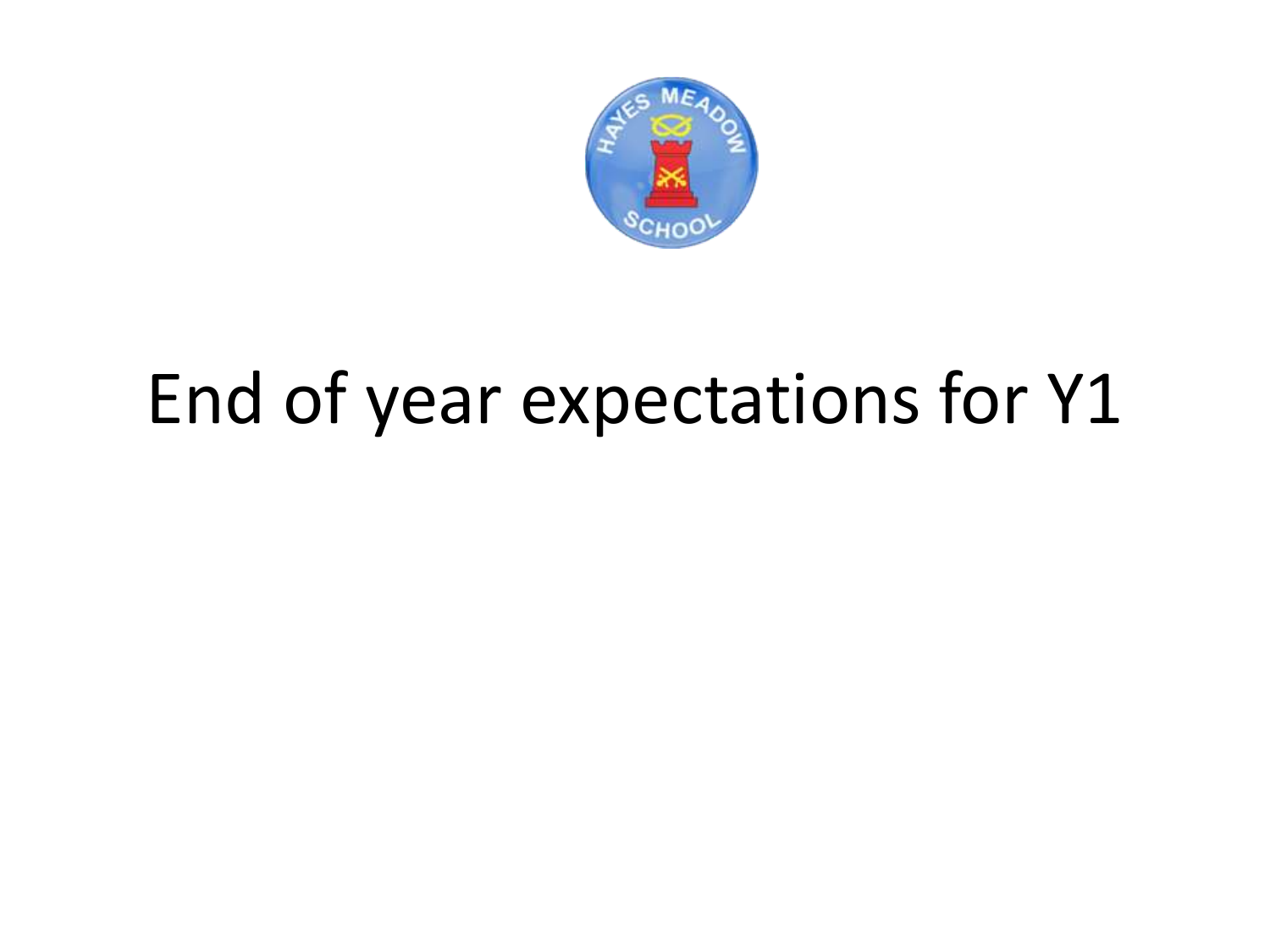

## *Writing end of year expectations*



| A year 1 writer                                                                                                                                                                                                                                                                                                                                                                                                                                                                                                      |                                                                                                                                                                                                                                                                                                                                                                                                                                         |                                                                                                                                                                                                                                                                                                                                                                                                                                                                         |
|----------------------------------------------------------------------------------------------------------------------------------------------------------------------------------------------------------------------------------------------------------------------------------------------------------------------------------------------------------------------------------------------------------------------------------------------------------------------------------------------------------------------|-----------------------------------------------------------------------------------------------------------------------------------------------------------------------------------------------------------------------------------------------------------------------------------------------------------------------------------------------------------------------------------------------------------------------------------------|-------------------------------------------------------------------------------------------------------------------------------------------------------------------------------------------------------------------------------------------------------------------------------------------------------------------------------------------------------------------------------------------------------------------------------------------------------------------------|
| <b>Transcription</b>                                                                                                                                                                                                                                                                                                                                                                                                                                                                                                 | Composition                                                                                                                                                                                                                                                                                                                                                                                                                             | <b>Grammar and punctuation</b>                                                                                                                                                                                                                                                                                                                                                                                                                                          |
| Spelling<br>• I can identify known phonemes in unfamiliar<br>words.<br>I can use syllables to divide words when<br>$\bullet$<br>spelling.<br>• I use what I know about alternative<br>phonemes to narrow down possibilities for<br>accurate spelling.<br>• I can use the spelling rule for adding 's' or<br>'es' for verbs in the 3rd person singular.<br>• I can name all the letters of the alphabet in<br>order.<br>• I can use letter names to show alternative<br>spellings of the same phoneme.<br>Handwriting | I can compose a sentence orally before<br>writing it.<br>I can sequence sentences in chronological<br>$\bullet$<br>order to recount and event or experience.<br>I can re-read what I have written to check<br>that it makes sense.<br>I leave spaces between words.<br>$\bullet$<br>I know how the prefix 'un' can be added to<br>words to change meaning.<br>• I can use the suffixes 's', 'es', 'ed', and 'ing'<br>within my writing. | Sentence structure<br>I can combine words to make a sentence.<br>$\bullet$<br>I can join two sentences using 'and'.<br>$\bullet$<br>Text structure<br>I can sequence sentences to form a<br>narrative.<br>Punctuation<br>I can separate words using finger spaces.<br>I can use capital letters to start a sentence.<br>$\bullet$<br>I can use a full stop to end a sentence.<br>$\bullet$<br>I can use a question mark.<br>$\bullet$<br>I can use an exclamation mark. |
| • I can sit correctly at a table, holding a<br>pencil comfortable and correctly.                                                                                                                                                                                                                                                                                                                                                                                                                                     |                                                                                                                                                                                                                                                                                                                                                                                                                                         | I can use capital letters for names.                                                                                                                                                                                                                                                                                                                                                                                                                                    |
| • I can form lower case letters in the correct<br>direction, starting and finishing in the right<br>place.                                                                                                                                                                                                                                                                                                                                                                                                           |                                                                                                                                                                                                                                                                                                                                                                                                                                         | $\cdot$ I can use 'I'.                                                                                                                                                                                                                                                                                                                                                                                                                                                  |
| • I can form capital letters and digits 0-9.                                                                                                                                                                                                                                                                                                                                                                                                                                                                         |                                                                                                                                                                                                                                                                                                                                                                                                                                         |                                                                                                                                                                                                                                                                                                                                                                                                                                                                         |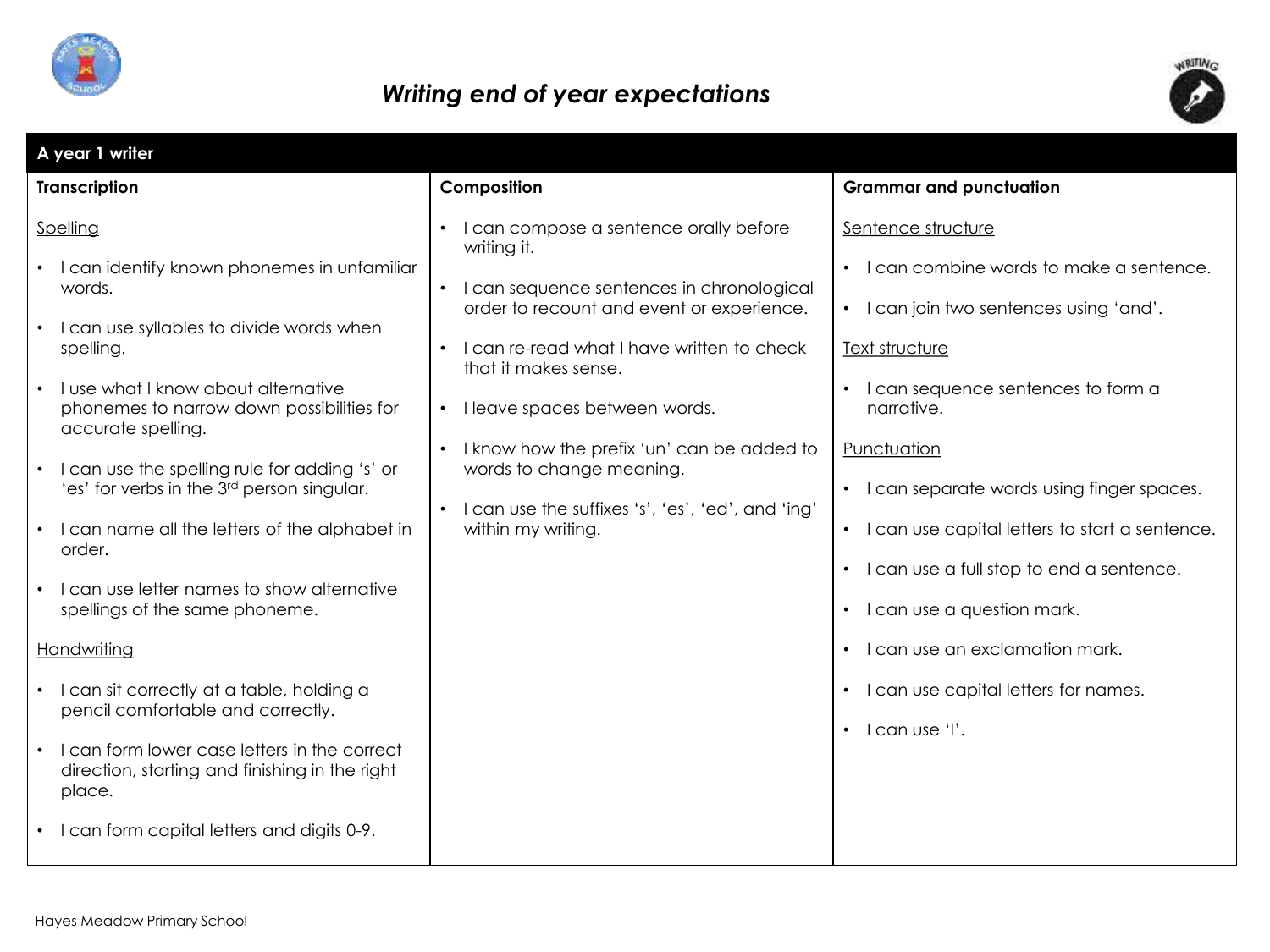

## *Reading end of year expectations*



| A year 1 reader                                                                                          |                                                                                    |
|----------------------------------------------------------------------------------------------------------|------------------------------------------------------------------------------------|
| <b>Word reading</b>                                                                                      | Comprehension                                                                      |
| I can match all 40+ graphemes to their phonemes.<br>$\bullet$                                            | I can say what I like and do not like about a text.<br>$\bullet$                   |
| I can blend sounds in unfamiliar words.<br>$\bullet$                                                     | I can link what I have heard or read to my own experiences.                        |
| I can divide words into syllables.<br>$\bullet$                                                          | I can retell key stories orally using narrative language.                          |
| I can read compound words.<br>$\bullet$                                                                  | I can talk about the main characters within a well known story.<br>$\bullet$       |
| I can read words with contractions and understand that the<br>apostrophe represents the missing letters. | I can learn some poems and rhymes by heart.<br>$\bullet$                           |
| I can read phonetically decodable words.<br>$\bullet$                                                    | I can use what I already know to understand texts.                                 |
| I can read words that end with 's, -ing, -ed, -est<br>$\bullet$                                          | I can check that my reading makes sense and go back to correct<br>when it doesn't. |
| I can read words which start with un-.                                                                   | I can draw inferences from the text and/or the illustrations.<br>(Beginning)       |
| I can add -ing, -ed and -er to verbs. (Where no change is needed<br>to the root word)                    | I can make predictions about the events in the text.<br>$\bullet$                  |
| I can read words of more than one syllable that contain taught<br>GPCs.                                  | I can explain what I think a text is about.<br>$\bullet$                           |
|                                                                                                          |                                                                                    |